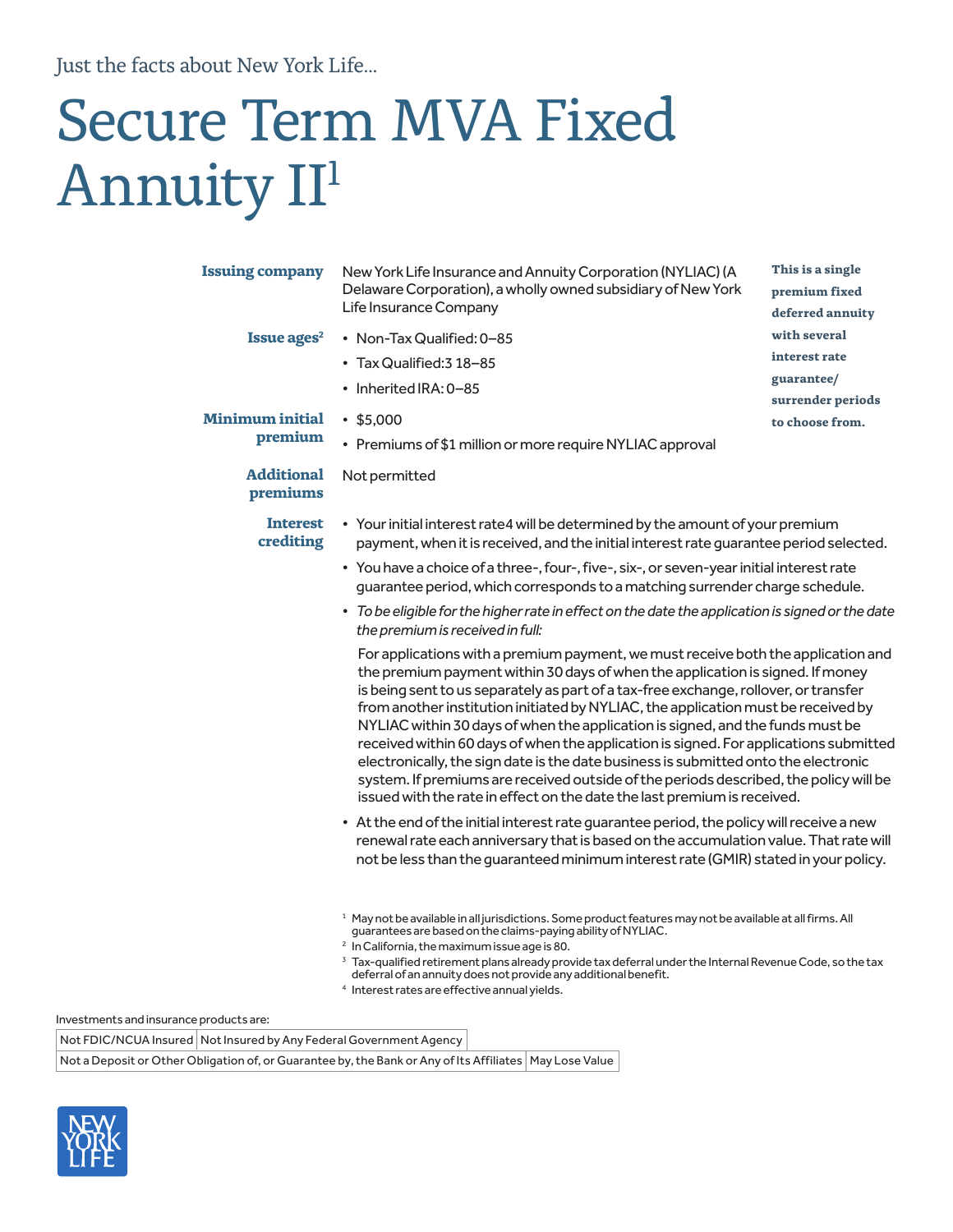## **bands**

- **Interest crediting**  \$5,000 to \$24,999
	- \$25,000 to \$49,999
	- \$50,000 to \$99,999
	- \$100,000 to \$1,499,999
	- \$1,500,000 and over

**Administrative fee** You will not be charged an annual policy maintenance fee or policy administration fee.

### **Withdrawal options5**

- Minimum withdrawal amount is \$100. Surrender charges and a Market Value Adjustment (MVA) may apply.
	- The policy accumulation value may not fall below \$2,000 due to a partial withdrawal.
	- Each policy year, you may withdraw the greatest of:
	- 10% of the accumulation value as of the last policy anniversary, or
	- 10% of the current accumulation value, or
	- 100% of the gain earned in the policy. (For policies with a premium amount of \$100,000 or more. Not available in New York.)

Withdrawals over the free withdrawal amount are subject to surrender charges as shown below, based on the surrender charge period you select.

#### **Choose from among these surrender charge periods:6**

| 3 Years      | 1            | $\overline{2}$ | 3              |   |   |   |                |
|--------------|--------------|----------------|----------------|---|---|---|----------------|
| % of Payment | 7            | 7              | 7              |   |   |   |                |
| 4 Years      | $\mathbf{1}$ | $\overline{2}$ | 3              | 4 |   |   |                |
| % of Payment | 7            | 7              | $\overline{z}$ | 6 |   |   |                |
| 5 Years      | 1            | $\overline{2}$ | 3              | 4 | 5 |   |                |
| % of Payment | 7            | 7              | $\overline{7}$ | 6 | 5 |   |                |
| 6 Years      | $\mathbf{1}$ | $\overline{2}$ | 3              | 4 | 5 | 6 |                |
| % of Payment | 7            | 7              | 7              | 6 | 5 | 4 |                |
| 7 Years      | 1            | $\overline{2}$ | 3              | 4 | 5 | 6 | $\overline{7}$ |
| % of Payment | 7            | $\overline{7}$ | $\overline{7}$ | 6 | 5 | 4 | 3              |

5 Withdrawals may be subject to regular income tax and, if made prior to age 59½, may be subject to a 10% IRS penalty. Surrender charges and MVA may also apply.

 $^6$  In New York, the surrender charge schedules are as follows: 3 yrs: 7%, 6%, 5%; 4 yrs: 7%, 6%, 5%, 4%; 5 yrs: 7%, 6%, 5%, 4%, 3%; 6 yrs: 7%, 6%, 5%, 4%, 3%, 2%; 7 yrs: 7%, 6%, 5%, 4%, 3%, 2%, 1%.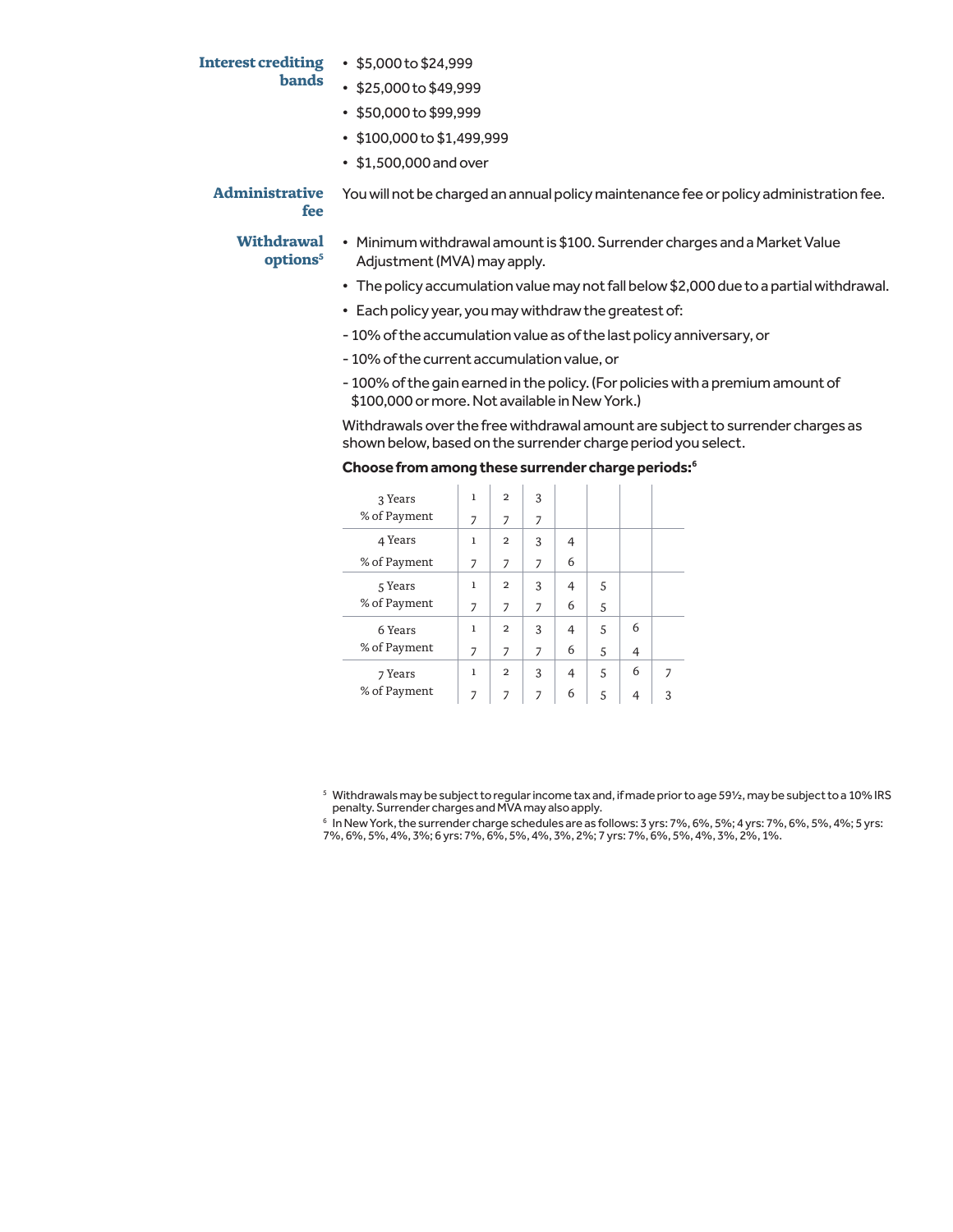#### **Market Value Adjustment (MVA)**

The New York Life Secure Term MVA Fixed Annuity II comes with a Market Value Adjustment (MVA) provision that allows NYLIAC to offer a potentially higher initial interest rate than a product that does not offer this adjustment. An MVA only applies when the policy owner surrenders or makes a withdrawal from the contract that is greater than the surrender-charge-free withdrawal amount during the surrender charge period. An MVA is not applicable after the surrender charge period is over. The MVA will add or deduct an amount from your annuity, or from the withdrawal amount you receive. The amount of the MVA is determined by a formula that measures the change in the U.S. Treasury Constant Maturity yield, plus the applicable Bloomberg Barclays U.S. Corporate Bond Index from the issue date to the surrender or excess withdrawal date.<sup>7</sup> If the interest rates on which the MVA is based are higher than when you purchased the annuity, the MVA will likely be negative, meaning an additional amount may be deducted from either your annuity or your withdrawal amount. Conversely, if the interest rates on which the MVA is based are lower than when you purchased your annuity, the MVA will likely be positive, meaning money may be added to either your annuity or to your withdrawal amount. The MVA cannot decrease the accumulation value of the policy below the premiums paid (less prior withdrawals and applicable charges and taxes) accumulated at the guaranteed minimum interest rate (GMIR) as stated in your contract. However, the applicable surrender charges may further reduce the accumulation value below the premium paid or the amount you receive when you make a partial withdrawal or fully surrender the policy. Refer to the New York Life Secure Term MVA Fixed Annuity II Examples and Explanation flyer for more information.

**Death benefit<sup>8</sup>** In the event of your death prior to annuitization, your beneficiaries will receive your policy's full accumulation value.<sup>9</sup>

#### **Additional features and benefits**

**Living Needs Benefit/ Unemployment Rider10, 11** • Automated withdrawals

• Automated required minimum distributions (RMDs)

The Living Needs Benefit/Unemployment Rider is automatically added to your policy with no additional fee. If you need immediate access to the money in your policy, this

rider may give you some flexibility in accessing it, assuming you meet one of the following qualifying events: You are enrolled and living in a health care facility for 60 consecutive days; are diagnosed with a life expectancy of 12 months or less by a licensed physician; have a total and permanent disability that prevents you from performing any work for pay or profit for at least 12 consecutive months; or qualify for and have been receiving state unemployment benefits for 60 consecutive days. You may be eligible to make a withdrawal or receive the Accumulation Value with full or partial waiver of surrender charges, but in order to be eligible, the qualifying event must take place on or after the policy date, and the policy must be in force for at least one year prior to receiving any benefits.

- 7 The New York Life Secure Term MVA Fixed Annuity II is not sponsored, endorsed, sold, or promoted by Bloomberg Barclays. Bloomberg Barclays' only relationship to New York Life Insurance and Annuity Corporation is the licensing of the Bloomberg Barclays U.S. Corporate Bond Indices, which are determined, composed, and calculated by Bloomberg Barclays without regard to New York Life Insurance and Annuity Corporation or the New York Life Secure Term MVA Fixed Annuity II. Bloomberg Barclays does not guarantee the accuracy, completeness, quality, and/or validity of the Bloomberg Barclays U.S. Corporate Bond Indices. Bloomberg Barclays is not responsible for and has not participated in any determinations or calculations of value related to the New York Life Secure Term MVA Fixed Annuity II. Bloomberg Barclays has no obligation or liability in connection with the administration, marketing, sale, or trading of the New York Life Secure Term MVA Fixed Annuity II.
- <sup>8</sup> Death benefit payments are dependent upon the claims-paying ability of NYLIAC. Under Joint Ownership, "Surviving Spouse" should be designated as the sole primary beneficiary prior to the annuitization date, or the contract will end and any death proceeds will pay out to the named beneficiary at the death of either owner.
- <sup>9</sup> The MVA does not apply to death benefit payments.
- <sup>10</sup> This rider is automatically added to all policies with an issue age of 85 and younger. There is a minimum cash value of \$5,000 to be eligible to receive these benefits. Available in jurisdictions where approved and subject to eligibility requirements. Some states may offer the rider under a different name, and benefits may vary. Benefits do not apply if the policy is annuitized, and benefits are subject to the terms of the rider. Withdrawals may be taxable and, if taken prior to age 59½, may be subject to a 10% IRS penalty. For disability under this rider, withdrawals or full surrenders made on or after your 66th birthday are not eligible for this benefit—applicable surrender charges and MVA will apply.
- <sup>11</sup> The MVA will not apply to withdrawals made under the Living Needs Benefit/Unemployment Rider or to required minimum distributions as calculated by NYLIAC.